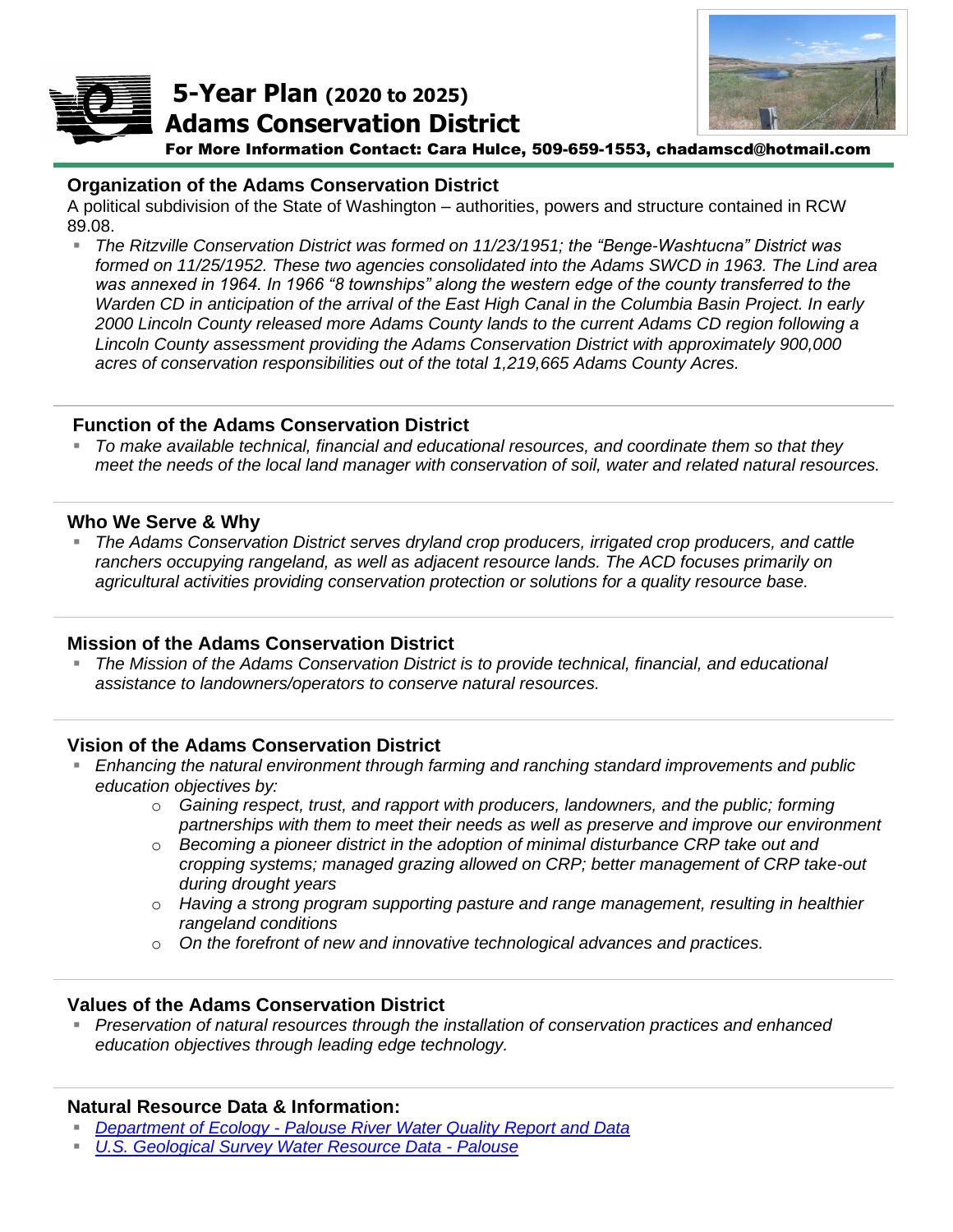- *[EPA Water Quality](https://ecology.wa.gov/Water-Shorelines/Water-quality/Water-improvement/Assessment-of-state-waters-303d) Data - Washington*
- *[NRCS Soil Services –](https://www.nrcs.usda.gov/wps/portal/nrcs/main/wa/soils/) Washington*
- *[WDFW Priority Habitats & Species](https://wdfw.wa.gov/species-habitats/at-risk/phs)*

### **Criteria for Selecting Conservation Priorities:**

- *Need*
- o *Location of the resource concern*
- o *Whether the resource concern has been identified by partner agencies*
- o *Locally wanted and needed*
- o *Acres treated and area of the district impacted*
- o *Resource sustainability*
- *Funding*
	- o *Project and TA costs*
	- o *Available funding sources to address the need (local, state, federal, private)*
	- o *Time and staff required to complete*

### **Priority Natural Resource Conservation Needs & Goals to be accomplished by 2025:**

#### *Priority 1 Natural Resource Issues*

- *Soil Health* 
	- o *Increase cover cropping acres in the district*
	- o *Reduction of synthetic inputs*
	- o *Conduct education and outreach on the impacts of residue removal*
- Wetlands
	- o *The current area encompassing wetlands will be maintained at minimum or increased through conservation practices*
- *Water Quality* 
	- o *Improve water quality parameters not currently meeting state standards in Cow Creek*
		- *Reduce cropland soil erosion by use of deep tillage, grassed waterways, buffers or other practices*
		- *Reduce pasture and rangeland soil erosion by expanded use of retention structures, buffers, off-stream livestock watering facilities or other practices*
- *Water quantity*
	- o *Utilize abandoned wells to provide wildlife water access*
	- o *Locate resources to help livestock producers install solar powered livestock watering facilities and other water development practices*

#### *Priority 2 Natural Resource Issues*

- *Soil erosion*
	- o *Increase windbreak buffers*
	- o *Work with transportation agencies, county and landowners to install roadside buffers*
	- o *Produce and distribute educational materials discussing alternative management options for CRP takeout acres*
- *Weed infestations*
	- o *Locate funding for education and implementation of strategies to reduce weed infestations*
	- o *Promote test sites for medusa head weed control*
- *Direct seed education in low rainfall areas*
	- o *Conduct education and outreach to promote direct seed*
	- o *All lands taken out of CRP that are intended to be cropped will be encouraged to be direct seeded*